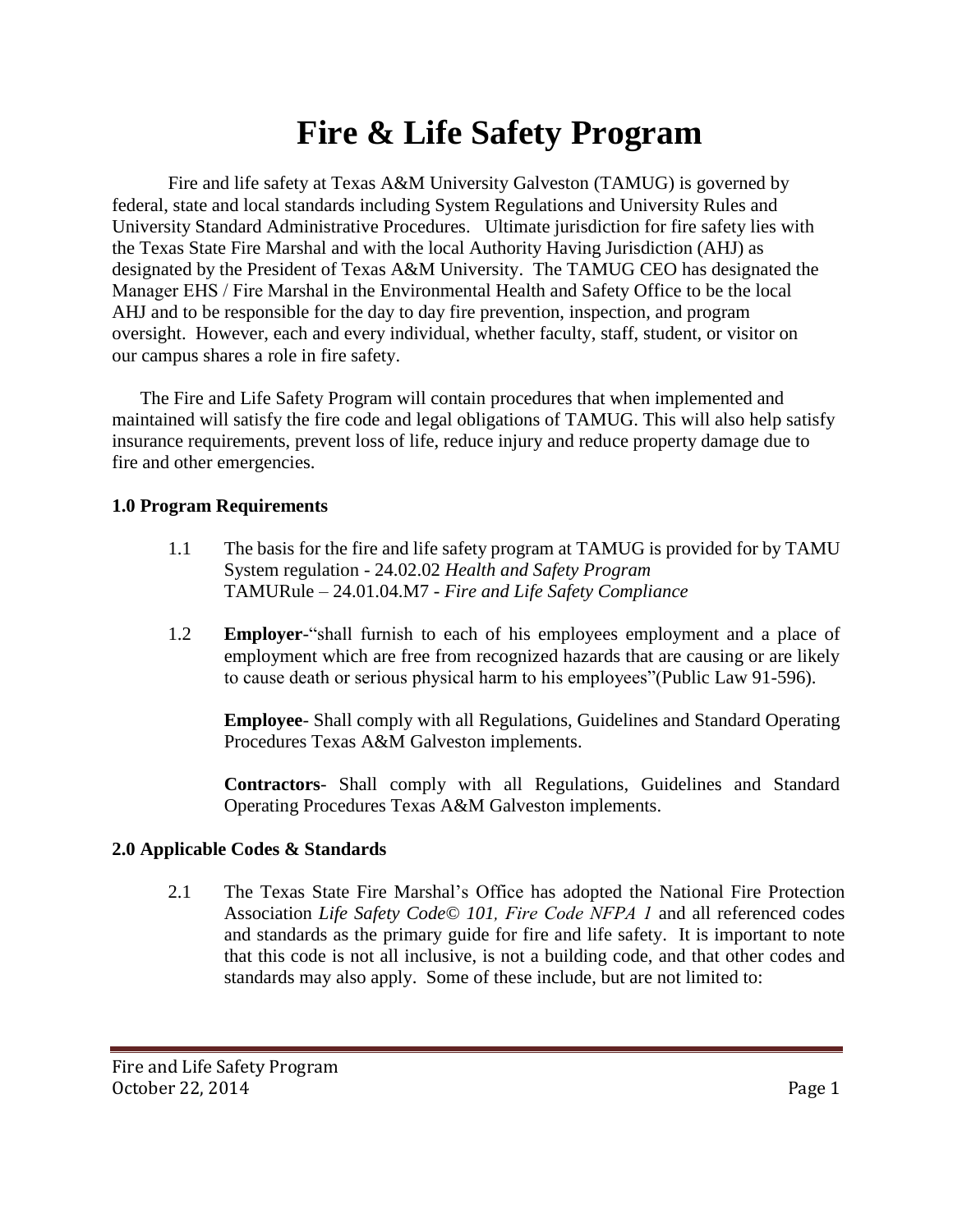- 2.1.1 International Building Code
- 2.1.2 International Fire Code
- 2.1.3 International Mechanical Code
- 2.1.4 Americans with Disabilities Act
- 2.1.5 Texas Accessibility Standards Act

#### **3.0 Fire and Life Safety Program**

3.1 The fire and life safety program at TAMUG involves numerous activities, programs, and procedures to help ensure that our campus is a safe place to work, live, and play. These program areas include fire prevention, fire suppression, emergency preparedness, preplanning, education, and response. The following information is provided as a general guideline for activities associated with fire and life safety. Additional information may be obtained by contacting Environmental Health and Safety Office at 409-741-4029 or Phillipm@tamug.edu

#### **4.0 Appliances**

- 4.1 An appliance can be defined as any instrument or piece of equipment or device designed for a particular use and powered by electricity. (i.e. computers, copy machines, refrigerators, freezers, space heaters etc.) Use the following guidelines when using appliances on campus.
	- 4.1.1 Always use appliances that are UL or FM labeled.
	- 4.1.2 Adequate space should be given around appliances to allow for air circulation.
	- 4.1.3 Clothes dryers should have the lint removed after each load and excess buildup of lint around the dryer should be cleaned regularly.
	- 4.1.4 Large appliances such as refrigerators and freezers should be plugged directly into wall outlets.
	- 4.1.5 Frequently inspect the electrical connection of appliances to ensure a good connection with the receptacle
	- 4.1.6 Frequently inspect the condition of appliances. If appliances begin to spark or produce an electrical smell, turn power off immediately and discontinue using the appliance.

#### **5.0 Arson**

5.1 If arson is suspected, no matter how small the incident, contact the University Police Department and Environmental Health & Safety Office . Do not alter the fire scene in any way, unless you are trying to extinguish a live fire. The UPD will investigate any possible arson.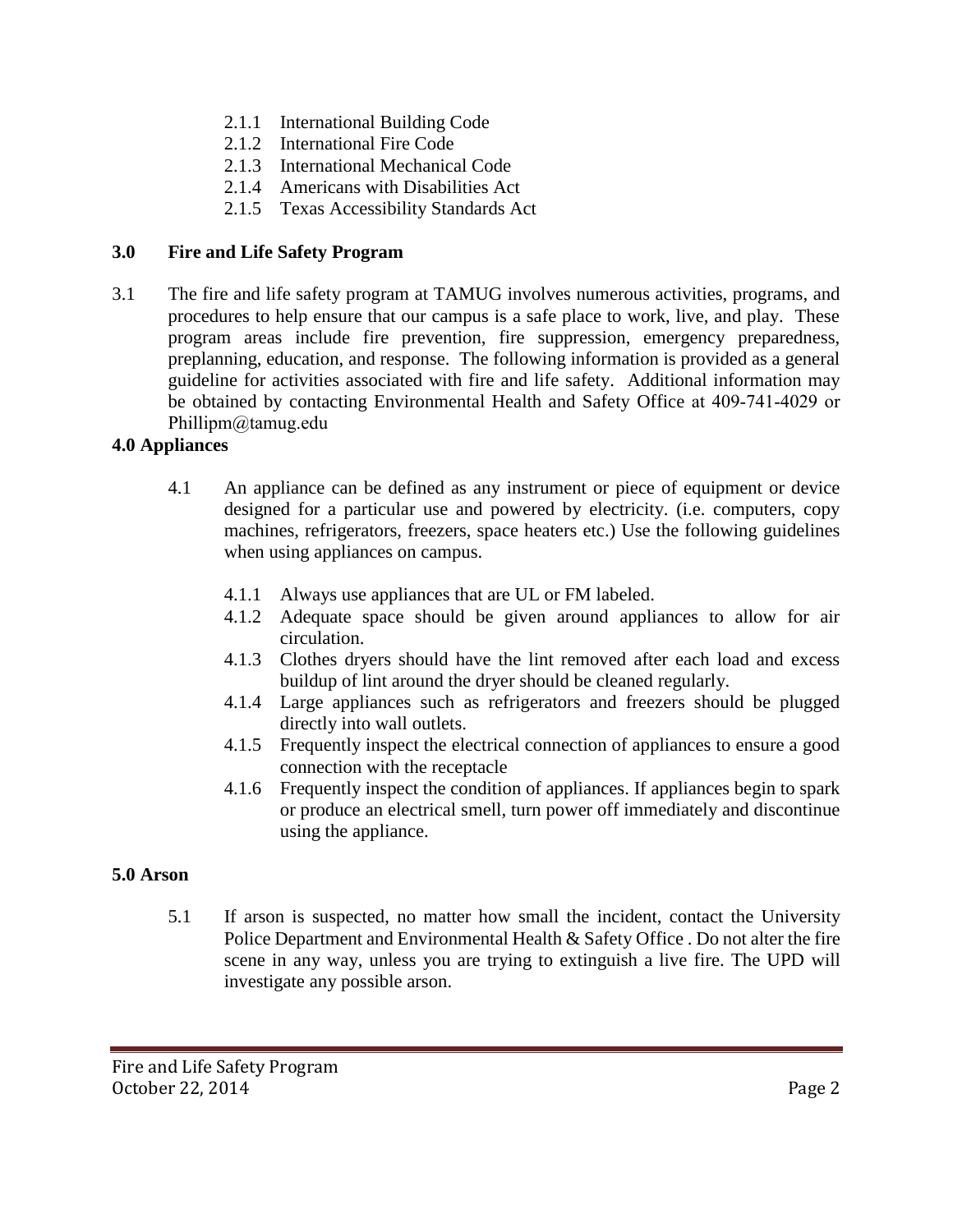# **5.0 Building Evacuation Plans/Fire Drills**

- 5.2 Every facility at TAMUG is required to have a written emergency evacuation plan as specified in the TAMUG EHS Procedures. Each department or building fire marshal is responsible for implementing a comprehensive plan for emergency evacuations drills and Fire Drills. Drills are conducted by EHS.
- 5.3 To ensure that building occupants are prepared for an emergency evacuation, drills must be conducted on a regular basis. Evacuation drills may be used to vacate a building for several reasons such as fires, gas leaks, chemical spills, bomb threats or other similar emergencies and emphasis should be placed on orderly evacuation rather than on speed.
	- 5.4 These drills should:
	- 5.4.1 Involve all occupants. Everyone should leave the building when the fire alarm sounds. A person may be exempt from an evacuation drill if it will cause undue hardship (e.g., interrupt an experiment or procedure that cannot be halted); however, exemptions are authorized by EHS and strongly discouraged without permission.
	- 5.4.2 Occupants should close (not lock) doors as they leave the work area, provided this does not violate security procedures. Items that require security may be placed in a locking file cabinet or desk drawer on the way out.
	- 5.4.3 The building fire marshal should check all rooms and close doors on their way out.
	- 5.4.4 All building occupants should gather in the preplanned meeting place.
- 5.5 Upon completion of the drill, an evaluation of the drill shall be conducted and filed with EHS to identify any areas for improvement and to document the drill.

# **6.0 Candles & Incense**

- 6.1 The use of candles, incense burners, oil lamps and other items are governed by a University SAP 24.01.04.M7.02: Restriction on Candles TAMUG general guidelines include:
	- 6.1.1 Candles, incense burners, oil lamps or other personal items that have open flames or that smolder, are prohibited in work areas (individual or group), conference rooms, restrooms, etc. in all campus buildings. This restriction applies to such items regardless of whether the item has been lit.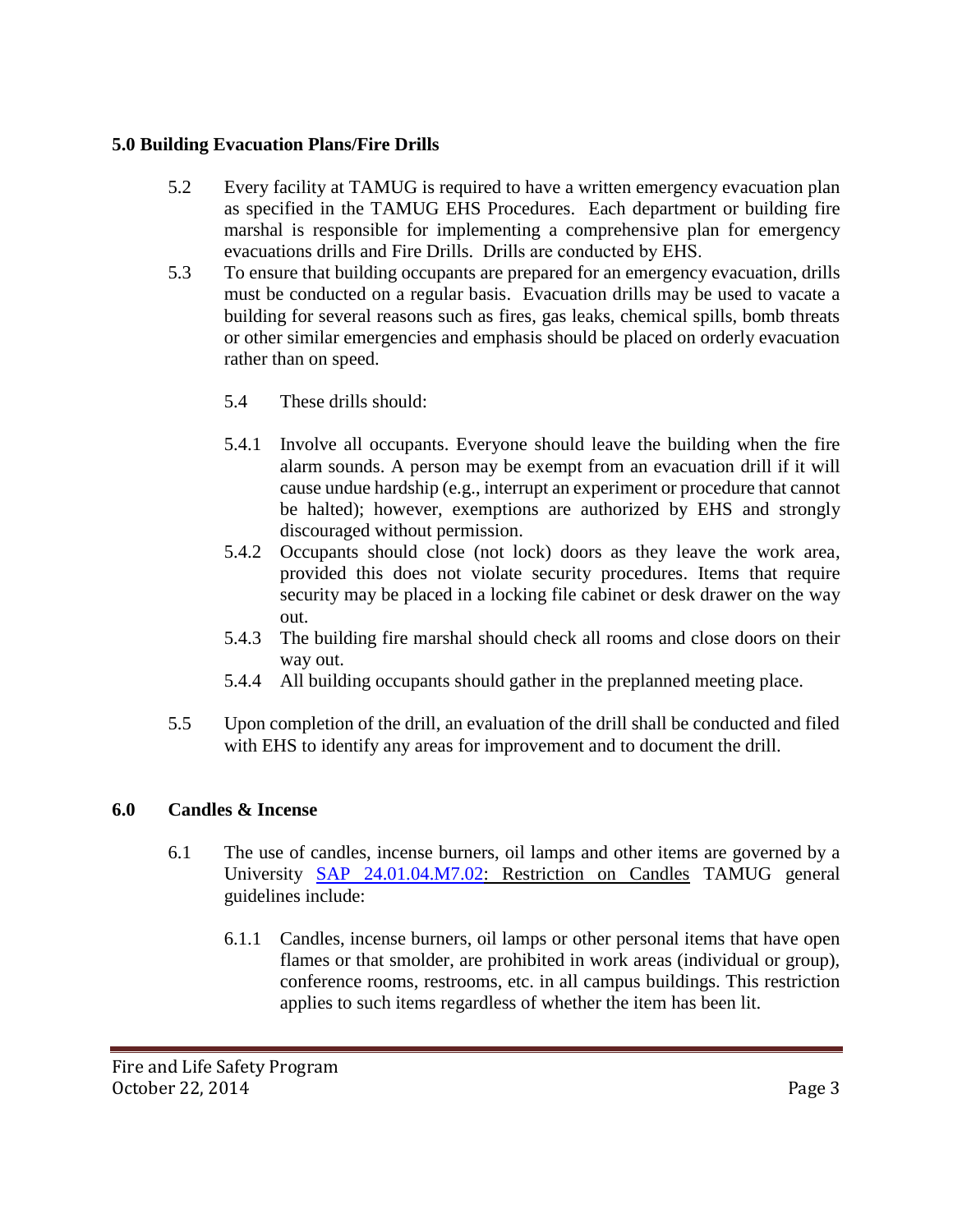- 6.1.2 Candles, flame effects, or pyrotechnics used for banquets, ceremonies, science demonstrations, theatrical productions, indoor fireworks or other entertainment are addressed in a separate SAP 24.01.04.M7.01: Use of Pyrotechnics or Flame Effects.
- 6.1.3 This use of candles does not apply to such devices used in the course and scope of University or Agency sponsored research or activities necessary to conduct business operations. If the burning of a candle(s) is permitted under the above mentioned exemption, the candle must be in a glass or similar container and kept away from combustible materials.
- 6.1.4 Students living in residence halls and University-owned apartments are governed by similar but separate rules as set forth by the Division of Student Affairs.

# **7.0 Combustible Storage**

- 7.1 One of the most common violations of general fire safety practices is that of improper or excessive storage of combustible material By storing excess combustible materials improperly, employees not only increase the potential for having a fire, they increase the potential severity of a fire. To reduce the hazards associated with combustible storage, follow these guidelines:
	- 7.1.1 Eliminate excess combustible materials such as paper and cardboard.
	- 7.1.2 Never store combustible materials in hallways, stairwells, or mechanical rooms.
	- 7.1.3 When stacking combustible materials, leave at least 24" from the top of the storage to the ceiling and at least 18" from sprinkler heads.

# **8.0 Compressed Gas Cylinders**

8.1 Compressed gas cylinders, in service or in storage, shall be adequately secured (chained) to prevent falling or being knocked over. Ropes, cords, rubber and other combustible material are not approved for this purpose. Compressed gas cylinders shall have their caps in place except when they are in use or are being serviced or filled.

# **9.0 Construction and Renovation**

9.1 EHS serves the role of Authority Having Jurisdiction (AHJ) for all TAMUG owned property and any buildings or structures on that property. All proposed construction, structural changes, or changes in the use, or any change effecting egress from a space within a building on the TAMUG campus, regardless of facility ownership, must be reviewed and approved by the EHS and Facilities Services in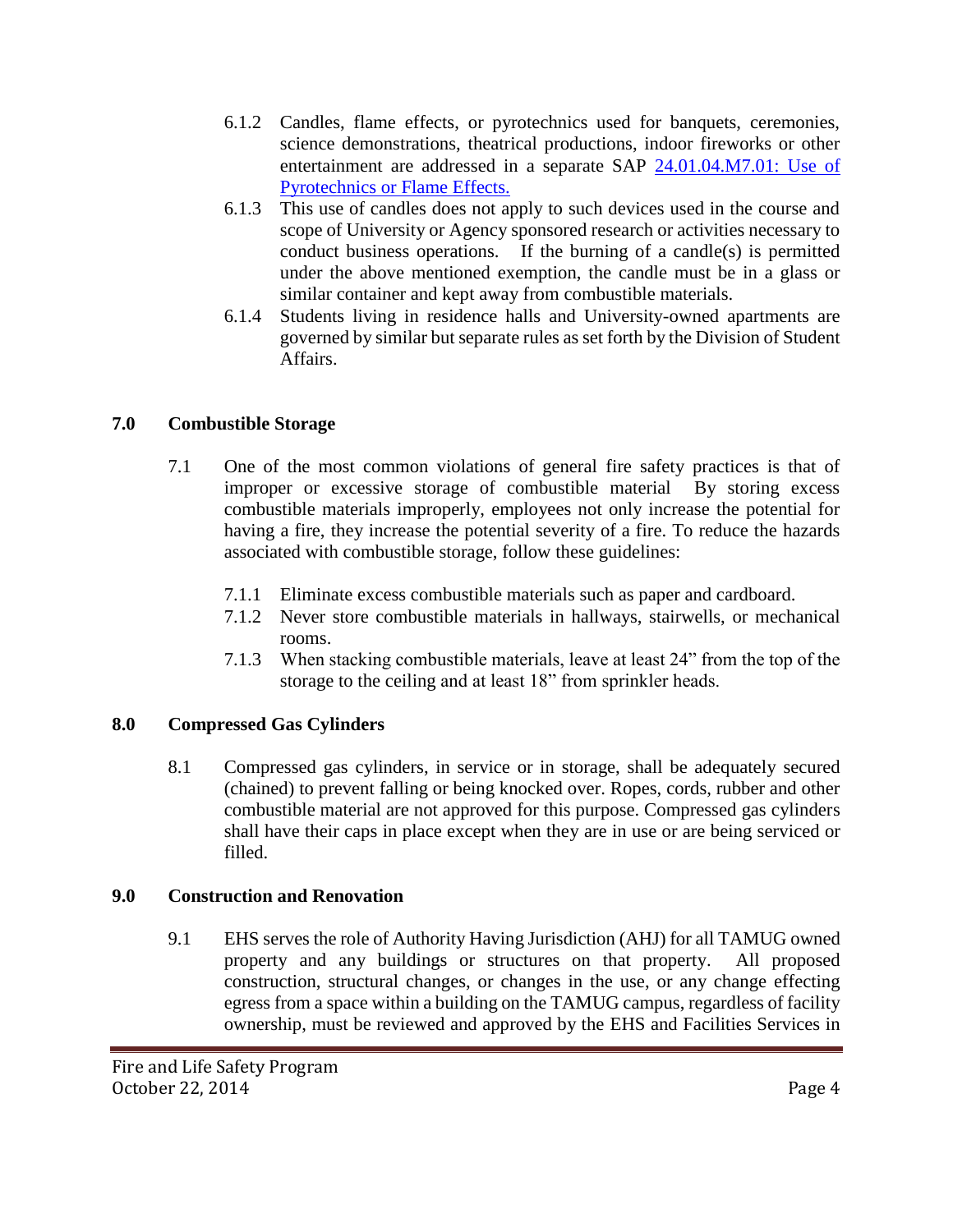order to address fire and life safety issues in accordance with TAMURule 24.01.04.M7.

#### **10.0 Decorations**

- 10.1 When decorating your area, there are several things that you must be aware of:
	- 10.1.1 Never hang anything from fire sprinkler piping or heads
	- 10.1.2 Never obstruct fire alarm devices
	- 10.1.3 Any combustible decorations such as curtains or drapes must be of a fire resistant material
	- 10.1.4 Never obstruct an exit or the visibility thereof
	- 10.1.5 Never staple or tack light strings
	- 10.1.6 Decorations should not be placed in exit corridors or stairways
- 10.2 Holiday Decorations
	- 10.2.1 Holiday decorations are often fire hazards if not utilized properly. Follow these guidelines to improve fire safety during the holidays:
		- 10.2.1.1 Do not use live cut Christmas trees in University buildings. Use an artificial tree that is fire resistant.
		- 10.2.1.2 Do not place holiday decorations where they may block emergency egress (e.g., stairways, corridors, near doors, etc.)
		- 10.2.1.3 Only use decorations that are fire retardant.
		- 10.2.1.4 Practice good housekeeping by minimizing paper and other combustible decorations.
		- 10.2.1.5 Avoid using extension cords. If you must use an extension cord, use a heavy gauge cord and place it in plain view. Make sure the cord does not pose a tripping hazard.
		- 10.2.1.6 Use FM or UL labeled electrical decorations.
		- 10.2.1.7 Do not light candles or use other decorations with open flames
		- 10.2.1.8 Turn off lights when the room is unoccupied.

# **11.0 Electrical Safety**

- 11.1 Extension Cord and Power-Strip Use
	- 11.1.1 Many times it is necessary to use extension cords or power strips (surge protectors) to reach a work area or to provide additional outlets. It is important not to overload outlets, protect cords, and follow the manufacturer's recommendation. Additionally, the following guidelines should be used while utilizing these items: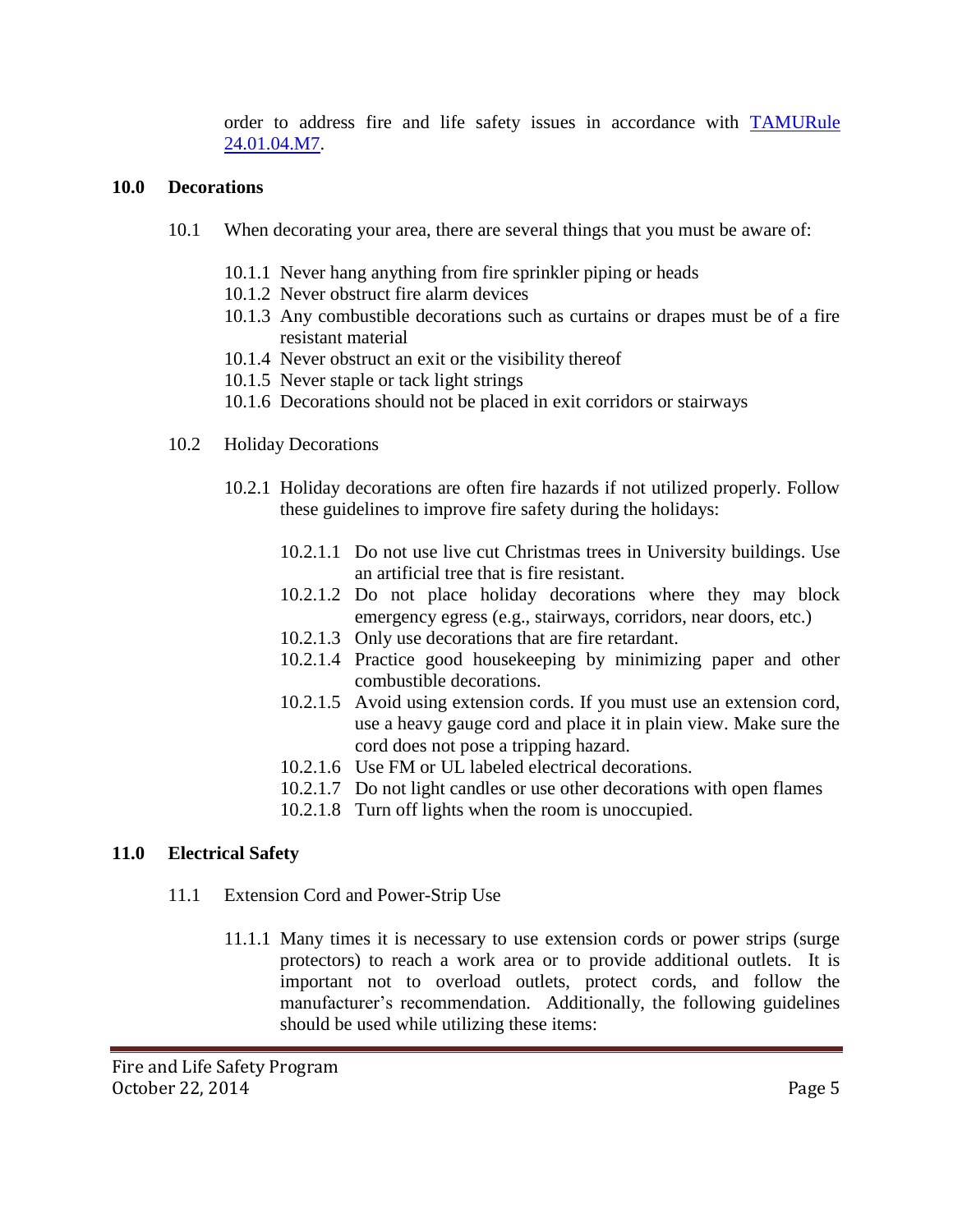- 11.1.2 Extension cords are for temporary use (defined as an 8-hour work day or less)
	- 11.1.2.1 Unplug and properly store cords when not in use
	- 11.1.2.2 Install permanent code compliant wiring for long term use
- 11.1.3 Extension cords or power strips must be plugged directly into a wall receptacle – no daisy chaining is permitted
- 11.1.4 Extension cords should be used for portable equipment
- 11.1.5 Extension cords and power strips should be examined regularly for damage and removed from service if damage is found
- 11.1.6 Extension cords and power strips should be UL listed
- 11.1.7 Extension cords shall not be run above ceiling or under carpet or other similar materials
- 11.2 Electrical Panel Access, Fire Panel Access, Fire Sprinkler Access
	- 11.2.1 A working space of not less than 30" wide (or width of equipment), 36" deep and 78" high shall be provided in front of electrical service equipment and fire equipment. No storage shall be permitted within this designated work space.

# **12.0 Emergency Access and Egress**

- 12.1 Emergency access and egress are critical during an emergency situation such as a fire. During a fire, timing and quick response are essential to save lives and property. Effective emergency access ensures that fire trucks can reach a building in time to extinguish the fire. Unobstructed emergency egress ensures that building occupants can exit a building to safety.
- 12.2 Emergency access helps ensure that facilities and equipment remain available and unobstructed at all times to ensure effective fire detection, evacuation, suppression, and response. Emergency egress is defined as a continuous and unobstructed way to travel from any point in a public building to a public way. A means of egress may include horizontal and vertical travel routes, including intervening rooms, doors, hallways, corridors, passageways, balconies, ramps, stairs, enclosures, lobbies, courts, and yards.
- 12.3 Corridors, Stairways, and Exits
	- 12.3.1 An exit corridor and/or stairway is a pedestrian pathway that allows direct access to the outside of a building and/or allows access to a building entrance and subsequent pathways to the outside of a building (i.e., an exit corridor is the quickest, easiest, and most direct pathway for leaving a building). Because exit corridors or passageways are the primary means of egress during an emergency, employees must follow the safety guidelines outlined in this section.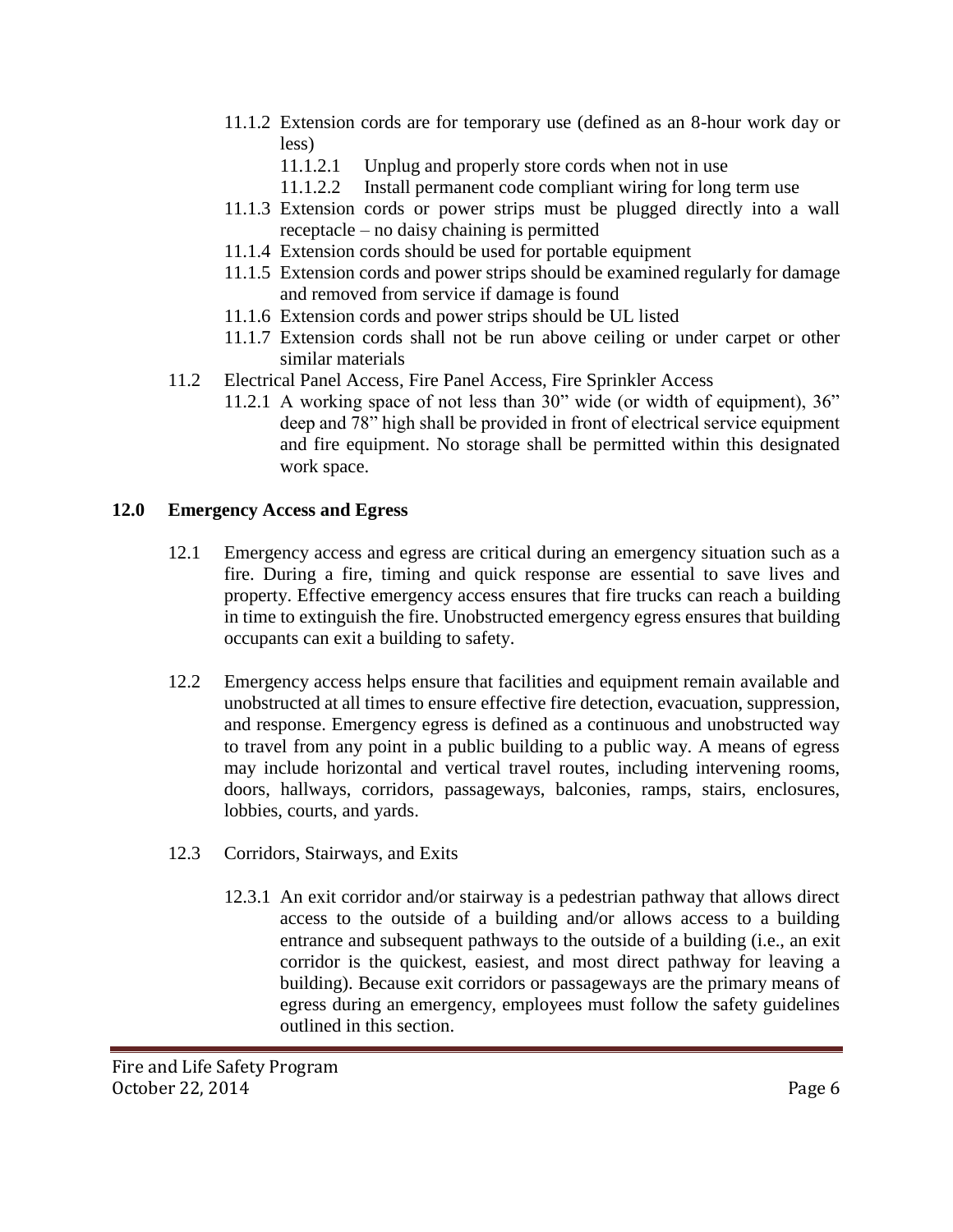- 12.3.2 Follow these guidelines to promote safe evacuation in corridors, stairways, and exits:
	- 12.3.2.1 Keep all means of egress clean, clutter-free, and unobstructed
	- 12.3.2.2 Do not place hazardous materials or equipment in areas that are used for evacuation
	- 12.3.2.3 Do not use corridors or stairways for storage or office/laboratory operations
	- 12.3.2.4 Do not place locks, chains, or other devices that can defeat or obstruct an exit without prior written permission form EHS
	- 12.3.2.5 Corridors may not be used as an extension of the office or laboratory

# **13.0 Flammable and Combustible Liquids**

- 13.1 Definitions:
	- 13.1.1 Flash Point The lowest temperature at which vapors above a volatile combustible substance will ignite in air when exposed to a spark or flame.
	- 13.1.2 Flammable Liquid Any liquid that has a closed cup flash point below  $100^{\text{th}}$ F.
	- 12.1.3 Combustible Liquid Any liquid that has a closed cup flash point at or above  $100^{\text{m}}$  F.
- 13.2 Flammable Liquids are further classified as Class I, Class IA, IB and IC liquids. Combustible liquids are further classified as Class II, Class III, Class IIIA and Class IIIB liquids. You can identify if you are working with flammable or combustible materials by referencing the flash point on the product label or MSDS sheet.
- 13.3 When working with these materials, precautions should be taken to prevent the ignition of flammable vapors by sources such as the following: open flames, hot surfaces, radiant heat, smoking, cutting and welding, sparks, static electricity. Make sure you are in a well-ventilated and/or exhausted area to allow dangerous vapors to dissipate or escape the area. Only acceptable containers that meet the requirements set forth in the Flammable and Combustible Liquids Code published by the National Fire Protection Association (NFPA) should be used with flammable and combustible liquids. The allowable size of these containers is dependent upon the class of liquid and the container type and is specified in the Flammable and Combustible Liquids Code (NFPA 30). Flammable and combustible liquids should be stored inside a flammable liquids storage cabinet with an aggregate amount of liquid stored in an individual storage cabinet not to exceed 120 gallons.

#### **14.0 Fire Detection and Notification**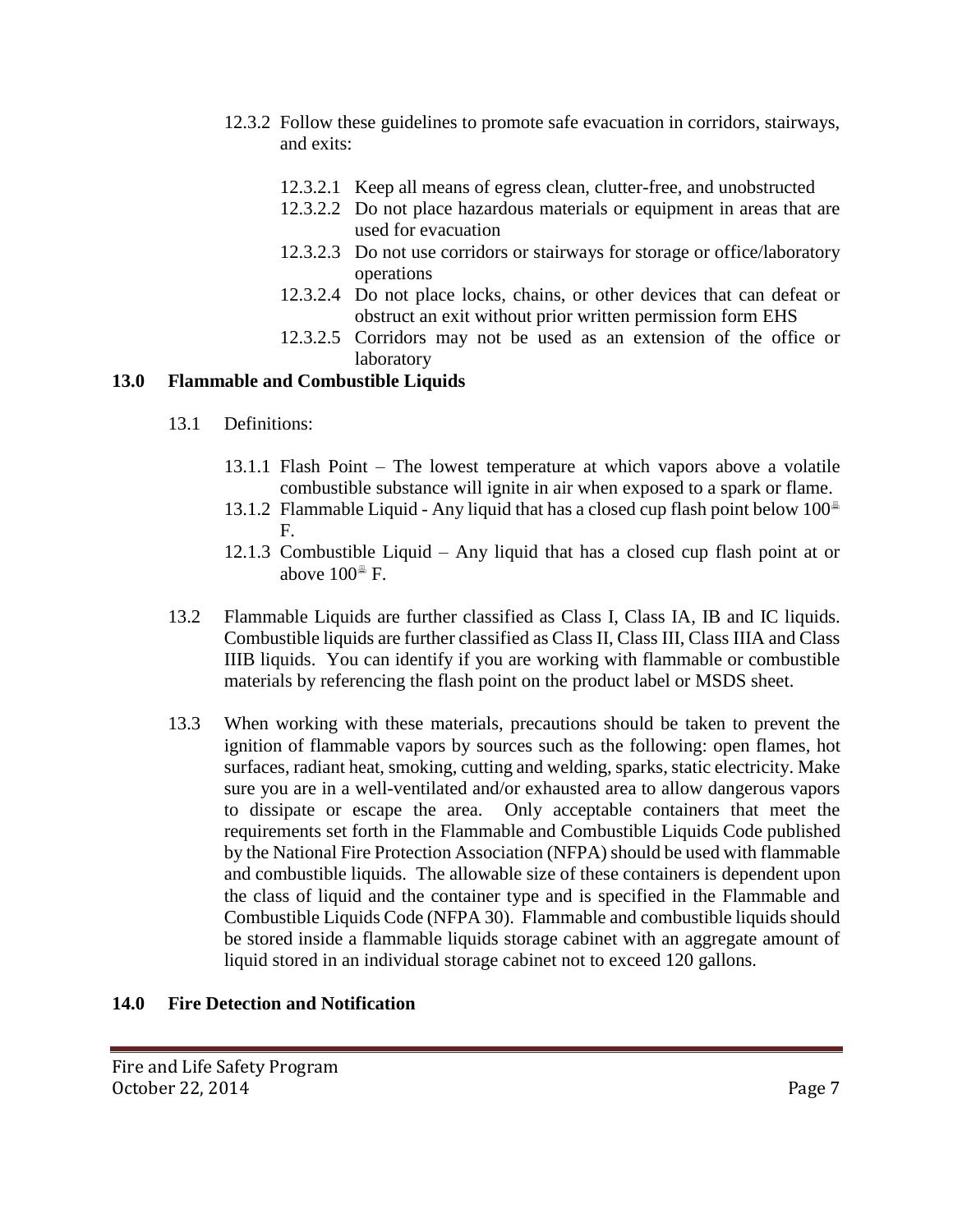- 14.1 Most occupied buildings on the TAMUG campus have automatic fire detection/notification systems installed in them. These systems are monitored at the Physical Plant EHS office and are equipped with a phone dialer notification system. These systems utilize several different types of detection devices including heat, flame, and smoke detectors, relays from suppression/extinguishing systems, and manual pull stations to activate the notification portion of the system.
- 14.2 Detection Device 14.2.1 Heat Detectors
	- 14.2.1.1 Heat detectors respond to the energy from convection in hot smoke and fire gases (i.e., heat). Heat detectors are normally located in laboratories, mechanical rooms, storage areas, break rooms, and areas that could produce high levels of dust, steam, or other airborne particles.
	- 14.2.2 Smoke Detectors
		- 14.2.2.1 Smoke detectors respond to the solid and liquid aerosols produced by a fire (i.e., smoke). Since smoke detectors cannot distinguish between smoke particles and other particles such as steam, building occupants must be aware of detector locations and be considerate when working around them. Smoke detectors are normally found in exit corridors, office areas, assembly areas, and sleeping areas.
	- 14.2.3 Flame Detectors
		- 14.2.3.1 Flame detectors respond to the presence of a flame. Flame detectors may be found in specific areas where a fire will develop rapidly and the hazard is greater than what is expected in normal locations within buildings such as chemical storage rooms. These devices are most commonly used in conjunction with a fire extinguishing system.
	- 14.2.4 Manual Pull Stations
		- 14.2.4.1 Manual pull stations, when activated, will initiate the buildings fire alarm notification system. Pull stations are generally located near exit stairways, near building exits, or in long corridors. Occupants should be familiar with the location of these devices should one need to initiate a building evacuation.
	- 14.3 Building Notification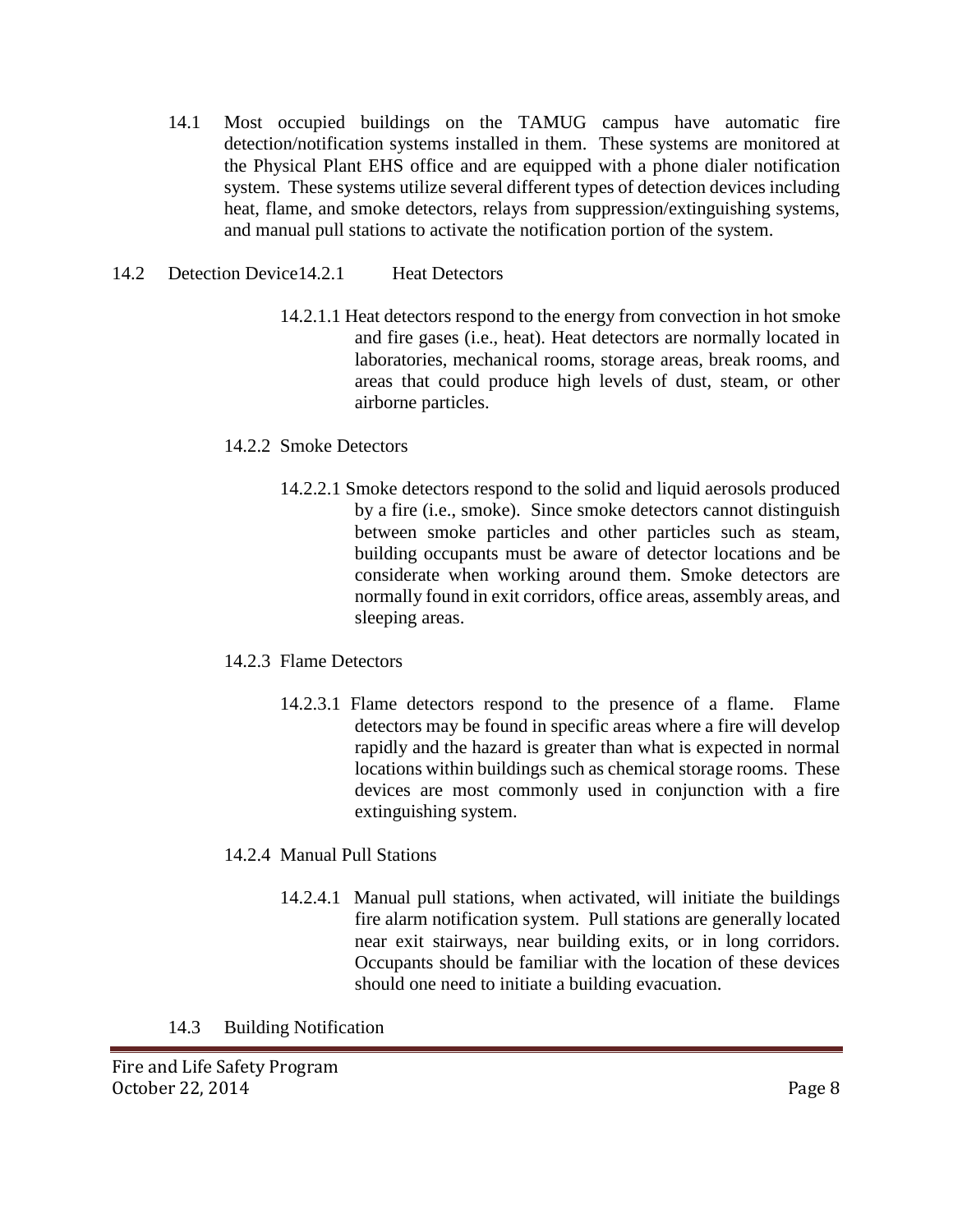14.3.1 The building notification system may consist of horns, bells, speakers, strobes, or a combination of these devices. It is important to maintain a clear line of sight to any of these devices to ensure they can be seen and/or heard.

### **15.0 Fire Doors**

- 15.1 Fire doors serve as a barrier to limit the spread of fire and restrict the movement of smoke. Unless these doors are held open and released by the building fire alarm system fire doors should remain closed at all times. Do not tamper with fire doors or block them with equipment, potted plants, furniture, etc.
- 15.2 Fire doors are normally located in stairwells, corridors, and other areas required by Fire Code. The door, door frame, locking mechanism, and closure are rated between 20 minutes and three hours. A fire door rating indicates how long the door assembly can withstand heat and a water hose stream. All fire doors will have a label affixed to the door indicating the manufacturer, rating, serial # of the door and other information. It is important to not remove, paint, or in any way damage or destroys the label.
- 15.3 For your safety and to maintain the integrity of fire doors there are several important items to remember:
	- 15.3.1 Know which doors are fire doors and keep them closed to protect building occupants and exit paths from fire and smoke.
	- 15.3.2 Never block a fire door with a non-approved closure device such as a door stop, blocks of wood, or potted plant.
	- 15.3.3 For fire doors with approved closure devices, make sure that nothing around the door can impede the closure.
	- 15.3.4 Never alter a fire door or assembly in any way. Simple alterations such as changing a lock or installing a window can lessen or completely void the fire rating of the door.
	- 15.3.5 Doors to offices, laboratories, and classrooms help act as smoke barriers regardless of their fire rating. Keep these doors closed whenever the room is unoccupied.
	- 15.3.6 A closed door is the best way to protect your path to safety from the spread of smoke and fire.

#### **16.0 Fire Extinguishers**

16.1 Fire Extinguishers, when used properly, play a vital role in containing and/or extinguishing small fires. Portable fire extinguishers are designed to be used on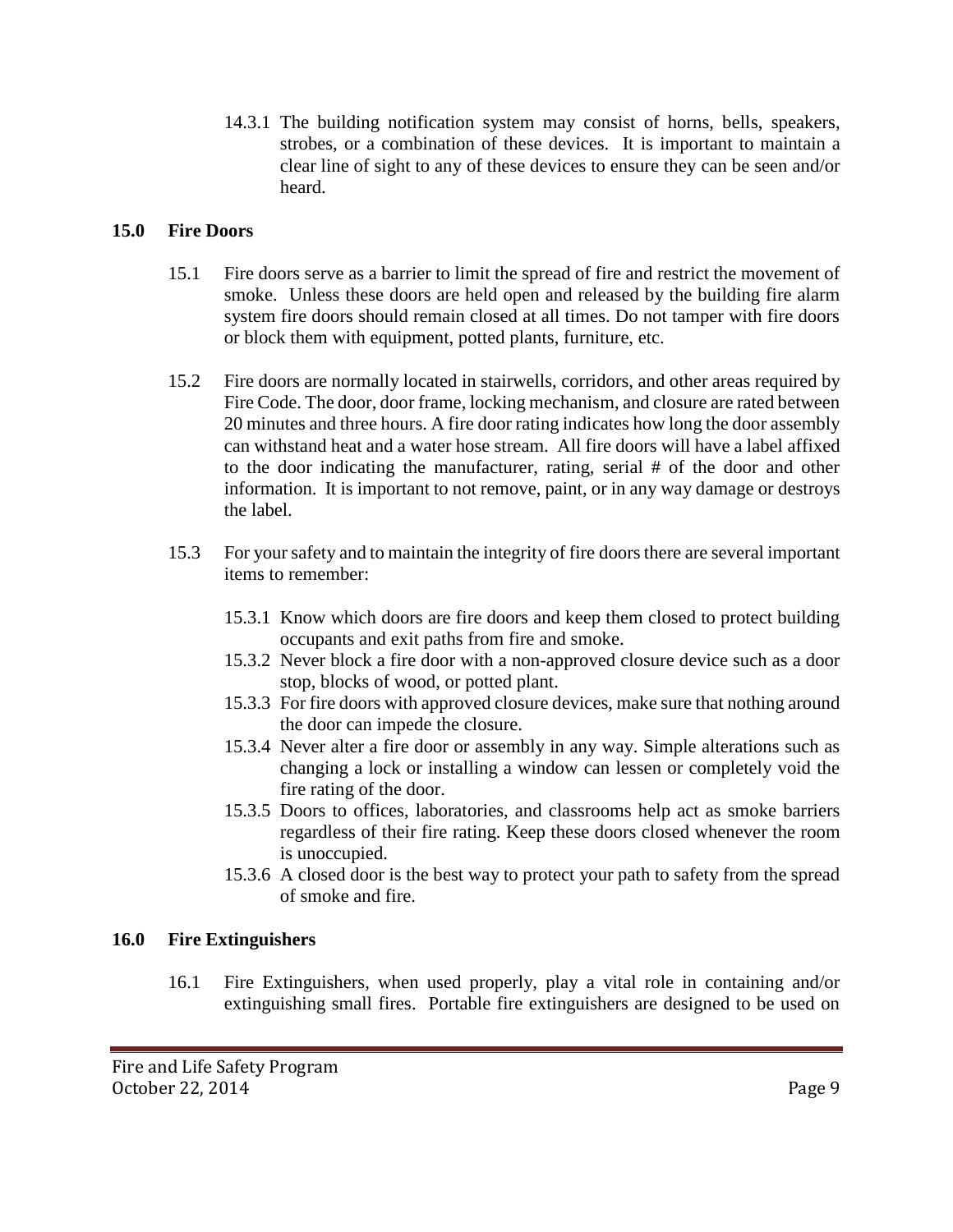small, contained fires, by properly trained individuals. Lives could be saved, and property damage reduced, when fire extinguishers are used correctly.

- 16.2 Know the location of the closest extinguisher. A quick response is crucial to effectively put out a fire. You should not have to travel any farther than 75 feet to get to an extinguisher. This distance may be reduced in labs and other high hazard areas.
- 16.3 There are five classifications for fires. These are:
	- 16.3.1 **Class A**: Fires involving ordinary combustibles, such as paper, wood, plastic, cloth, and trash.
	- 16.3.2 **Class B**: Fires that involve flammable or combustible liquids, such as gasoline, solvents, oil, paint, and thinners.
	- 16.3.3 **Class C**: Fires that involve energized electrical equipment or appliances.
	- 16.3.4 **Class D**: Fires involving flammable metals, such as magnesium and sodium.
	- 16.3.5 **Class K**: Fires that involve cooking media, such as vegetable oils.
- 16.4 There are fire extinguishers designed for each type of fire. Some extinguishers can be used on more than one type of fire.
- 16.5 Class A extinguishers are to be used only on Class A fires. This extinguisher contains only water and compressed air and is not to be used on B, C, D, or K fires.
- 16.6 Carbon Dioxide extinguishers are recommended for Class B and C fires.
- 16.7 Dry Chemical extinguishers come in two types. One type is rated for B-C fires, and the other is rated for A-B-C fires. The ABC or multipurpose extinguisher is the most common extinguisher found on the TAMUG Campus.
- 16.8 Class D extinguishers are specialized to be used only on flammable metals. Never attempt to extinguish a Class D fire with anything other than a CLASS D extinguisher.
- 16.9 Class K extinguishers are designed to be used on flammable cooking oils. They are to be used in conjunction with a commercial fire suppression system.
- 16.10 There is no extinguisher that is designed to be used on all types of fires. It is important to know your fire extinguisher and its limitations
- 16.11 Inspection and Maintenance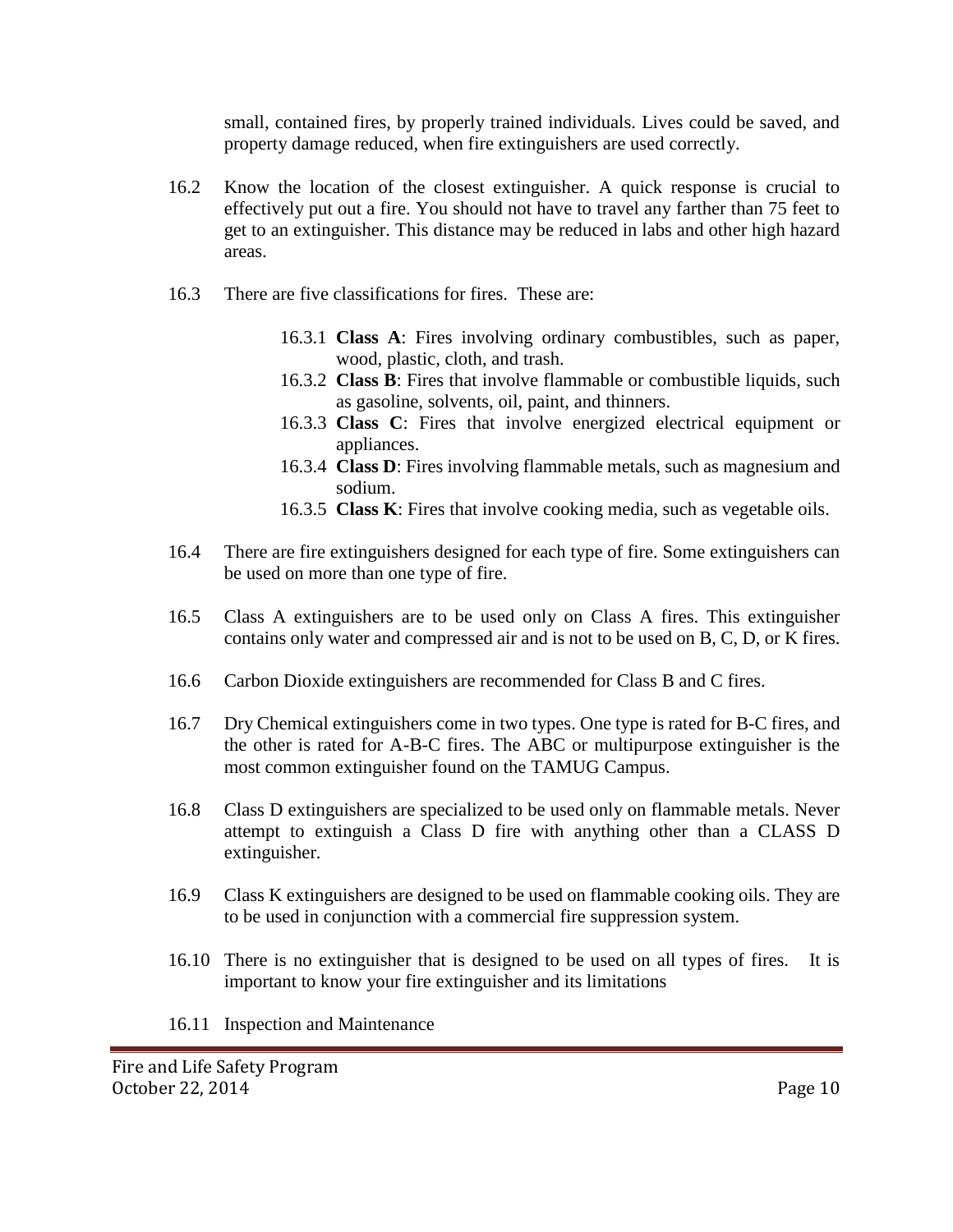- 16.11.1 EHS conducts regular inspections of fire extinguishers. The department also services extinguishers that have been used, and also performs the required maintenance and testing of extinguishers. Once used, fire extinguishers must be serviced or replaced. If an extinguisher has been used, is missing, needs to be relocated, or any other type of service, contact EHS for assistance.
- 16.12 Portable fire extinguishers are located throughout buildings across the campus. They are installed according to National Fire Protection Association codes and standards. Extinguishes are readily accessible in hallways, near exits, and in areas containing high fire hazards. Never block access to an extinguisher.
- 16.13 Using an extinguisher
	- 16.13.1 To use a fire extinguisher you must remember the *PASS*-word.
		- 16.13.1.1 **P** ull the ring-pin (held in place by a plastic seal) to "unlock" the operating lever. 16.13.1.2 **A** im the nozzle at the base of the fire
		- 16.13.1.3 **S** queeze the lever completely
		- 16.13.1.4 **S** weep the extinguishing agent from side to side until the fire is extinguished
- 16.14 The normal operating distance of different extinguishers will vary considerably. A dry chemical extinguisher will have a discharge range of 8-10 feet, while a Carbon Dioxide extinguisher may only reach 5-6 feet.
- 16.15 Remember:
	- 16.16.1 Only attempt to extinguish small, contained fires
	- 16.16.2 Make sure you are properly trained, and capable of fighting the fire
	- 16.16.3 Be certain that you have the correct extinguisher for the type of fire
	- 16.16.4 Always keep a clear, unobstructed exit
	- 16.16.5 Never turn your back on a fire
	- 16.16.6 Fires may re-ignite, so be prepared
- 16.16 Training
	- 16.16.1 Learn how to use a fire extinguisher before an emergency occurs. EHS provides hands on training in the use of portable fire extinguishers. Participants will learn about the different types of extinguishers, how to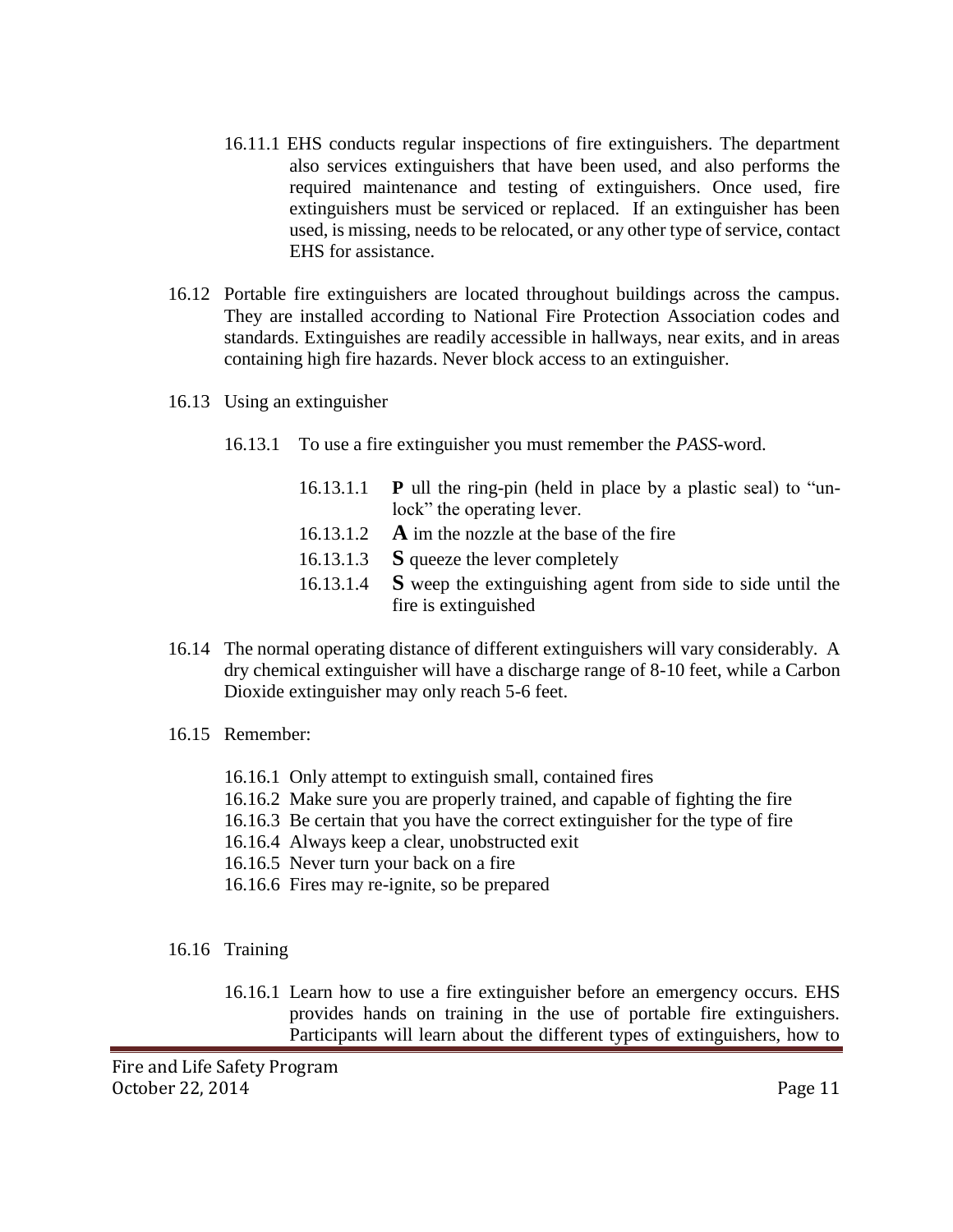use each type, and will have the opportunity to extinguish a real fire. Make sure you have the correct extinguisher for the type of fire to be extinguished. All extinguishers have a label that states what type of fire they can be used on and this will be explained to further assist occupants in selecting the proper type of extinguisher.

# **17.0 Fire Hydrants**

17.1 Fire hydrants are located throughout the campus and play a vital role in fire suppression operations. It is important to maintain a clear path to all hydrants and allow clear distances around hydrants to allow uninhibited operation should an emergency occur. It is also important that vehicles are not parked within 15 feet of fire hydrants or other fire safety equipment.

#### **18.0 Fire Lanes**

18.1 A fire lane is an area designated for emergency personnel only. It allows them to gain access to building and/or fire protection systems. Parking in or blocking any fire lane is prohibited.

# **19.0 Fire and Life Safety Inspections**

- 19.1 Fire and life safety inspections are conducted at most every 3 yearsin TAMUG facilities. The goal of these inspections is to help identify potentially unsafe practices and conditions in TAMUG facilities. These are not surprise inspections. EHS will notify the building fire marshal or facility coordinator prior to inspecting a facility. We want to work with building occupants to help ensure a fire safe environment in which to work.
- 19.2 Some of the items that our inspectors will be looking for include but are not limited to:
	- 19.2.1 Access to the facility for emergency responders
	- 19.2.2 Means of egress and verifying that egress components are unobstructed and in working condition
	- 19.2.3 Electrical safety (extension cords, power strips etc.)
	- 19.2.4 Storage of materials (24" from ceiling, 18" from sprinkler heads)
	- 19.2.5 General Housekeeping
	- 19.2.6 Presence of ignition sources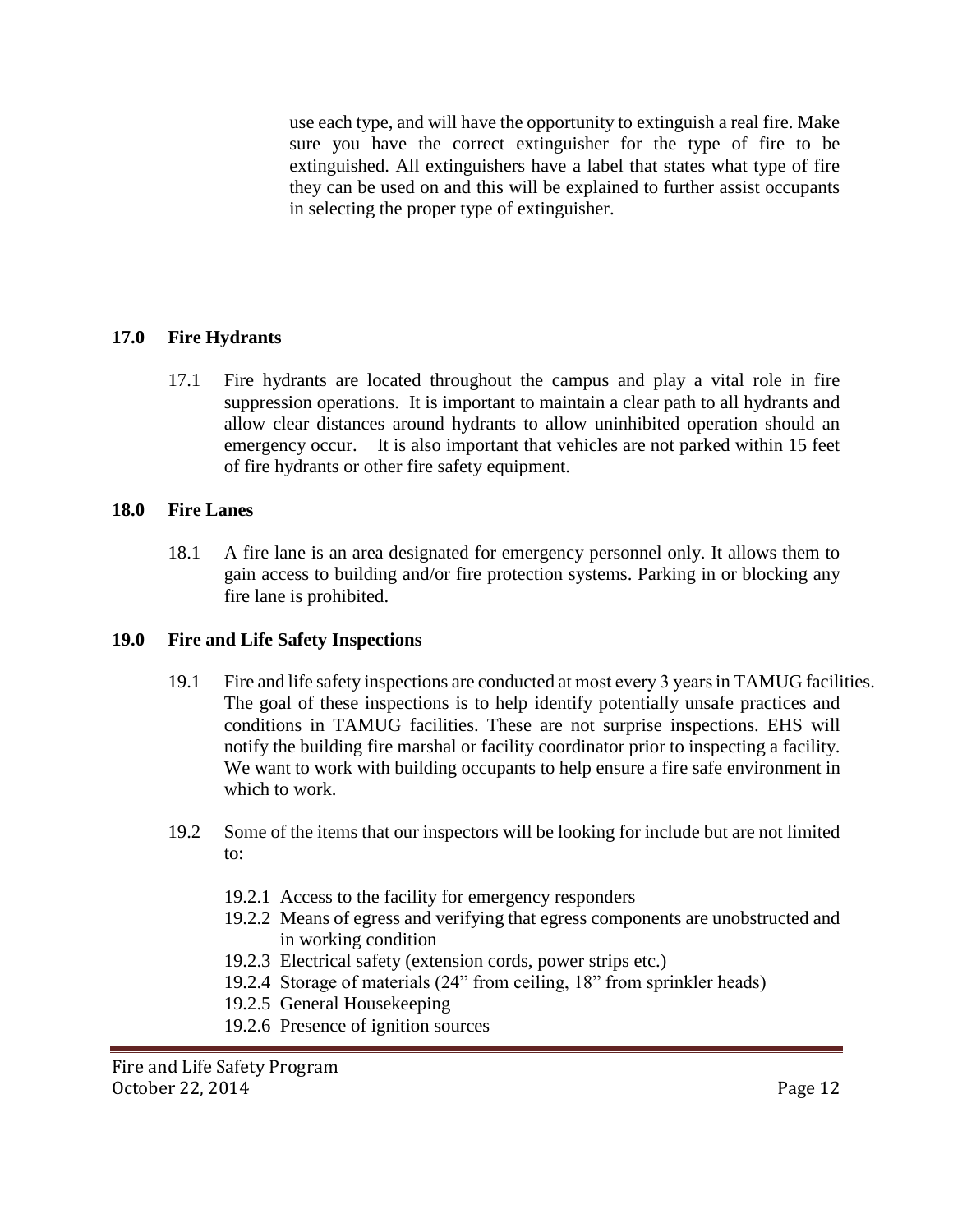- 19.3 At the conclusion of the inspection a report is generated and sent back to the building fire marshal or facility coordinator to be disseminated to the building occupants for them to take necessary actions to remediate any inspection deficiencies.
- 19.4 In addition to regular facility fire and life safety inspections, EHS conducts inspections in our residence halls and apartment complex as well. Residence hall inspections are conducted during the first few weeks of the fall semester while apartment inspections are conducted during the early spring and late summer semesters.

#### **20.0 Fire Prevention**

- 20.1 Fire Safety is everyone's responsibility. In fact you are your office's best fire inspector. The following section will provide ways you can help prevent fires.
	- 20.1.1 Fire prevention starts with good housekeeping. Loose papers, trash and other combustible items such as cardboard boxes are a fuel source for fire. If these combustible items are stored neatly and properly the risk of fire can be greatly reduced. Here are some things to be mindful of when it comes to combustible items:
		- 20.1.1.1 Never store combustible items within 24 inches of the ceiling.
		- 20.1.1.2 If you have sprinkler heads in your building keep ALL storage at least 18 inches below the sprinkler heads.
		- 20.1.1.3 Keep combustible items away from electrical sources that may produce heat and/or sparks. (Outlets, multiple adapters, etc.)
		- 20.1.1.4 Keep quantities of combustible items to a minimum.
		- 20.1.1.5 Never store combustible items in an exit corridor or stair enclosure.
		- 20.1.1.6 Combustible items should not be stored in mechanical equipment rooms or electrical rooms.

#### **21.0 Fire Reporting**

- 21.1 If you discover a fire in a facility on campus you should
	- 21.1.1 Locate and activate the nearest manual pull station (Pull stations should be located near building exits) to initiate a building evacuation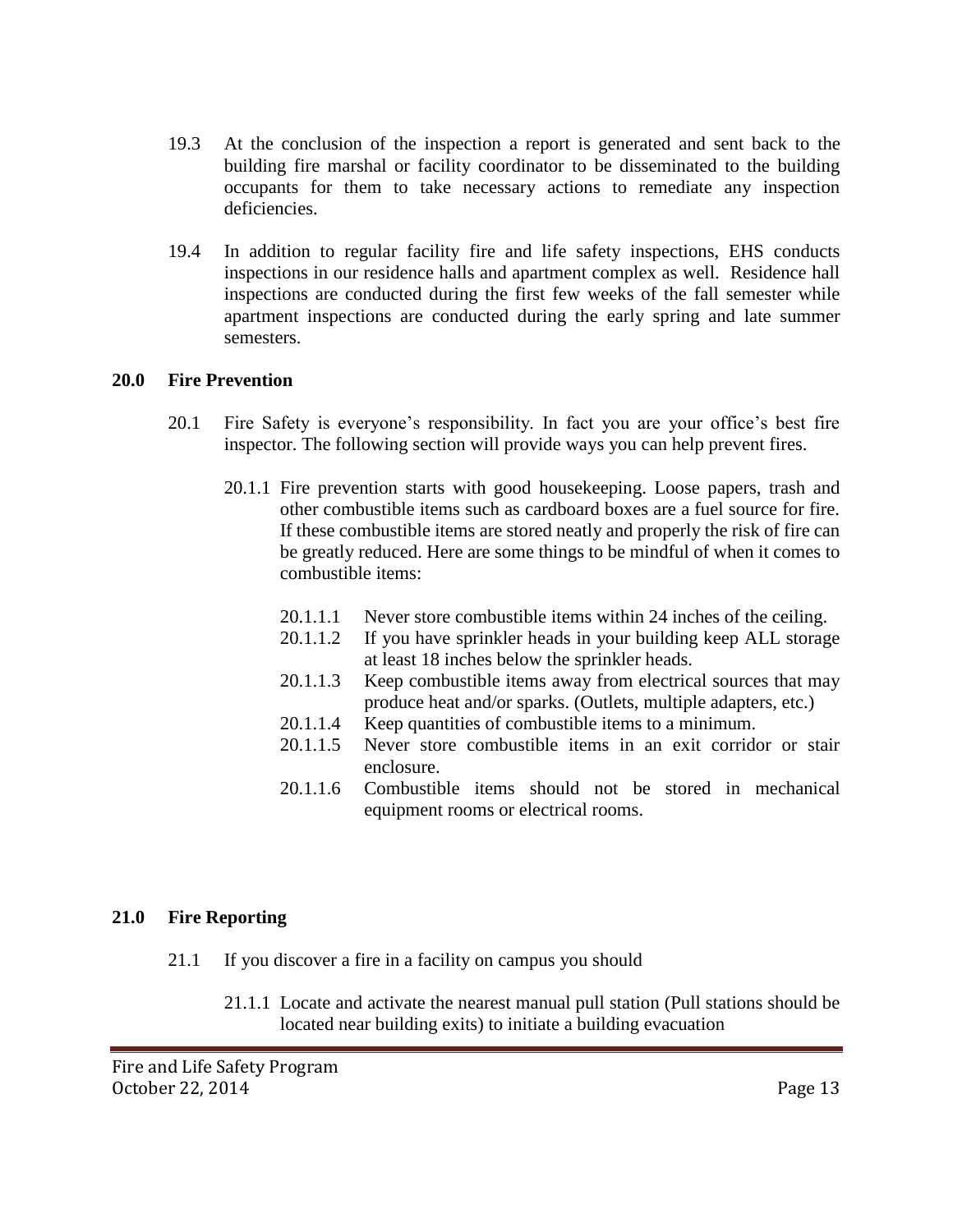- 21.1.2 Call 9-911 from any campus phone or 911 if calling from a cell or off campus phone to report the fire and provide any information such as:
	- 21.1.2.1 Building Name
	- 21.1.2.2 Room Number
	- 21.1.2.3 Type of Fire
	- 21.1.2.4 Any injuries
	- 21.1.2.5 Any other information requested by the emergency operator
- 21.1.3 If you are trained in the proper use of portable fire extinguishers and the fire is in the path of egress try and put out or contain so that you may safely exit the building. (see Fire Extinguishers)

#### **22.0 Fire Suppression**

- 22.1 TAMUG uses various types of fire suppression equipment including portable fire extinguishers, water sprinklers, special gas extinguishing systems, cooking hood systems, and fire hose/standpipe systems. The following sections discuss each type of fire suppression equipment.
- 22.2 Sprinkler Systems
	- 22.2.1 The purpose of a water sprinkler system is to contain and to minimize the spread of a fire, but is often successful in extinguishing fires. Sprinkler heads are normally activated by heat. Generally, if one is activated not all of the sprinklers in a building will discharge. Only in specialized sprinkler systems are they connected to smoke detectors or manual pull stations.
- 22.3 To ensure that sprinklers are effective in the event of a fire:
	- 22.3.1 Maintaining a minimum of 18 inches of clearance below the sprinkler head is required to any equipment or stored items.
	- 22.3.2 Do not hang drapes, curtains, tarps, etc. that will interfere with the spray pattern of the sprinkler.
	- 22.3.3 Never attach or hang anything from sprinkler piping or sprinkler heads
	- 22.3.4 Do not paint or damage sprinkler heads in any manner.
- 22.4 Fire Extinguishing Systems
	- 22.4.1 Special work areas such as computer server rooms or bulk chemical storage rooms may contain specialized gaseous fire extinguishing systems such as carbon dioxide  $(CO_2)$ , FE 13, or FM 200 in lieu of water based fire suppression systems. These systems work by displacing the oxygen in the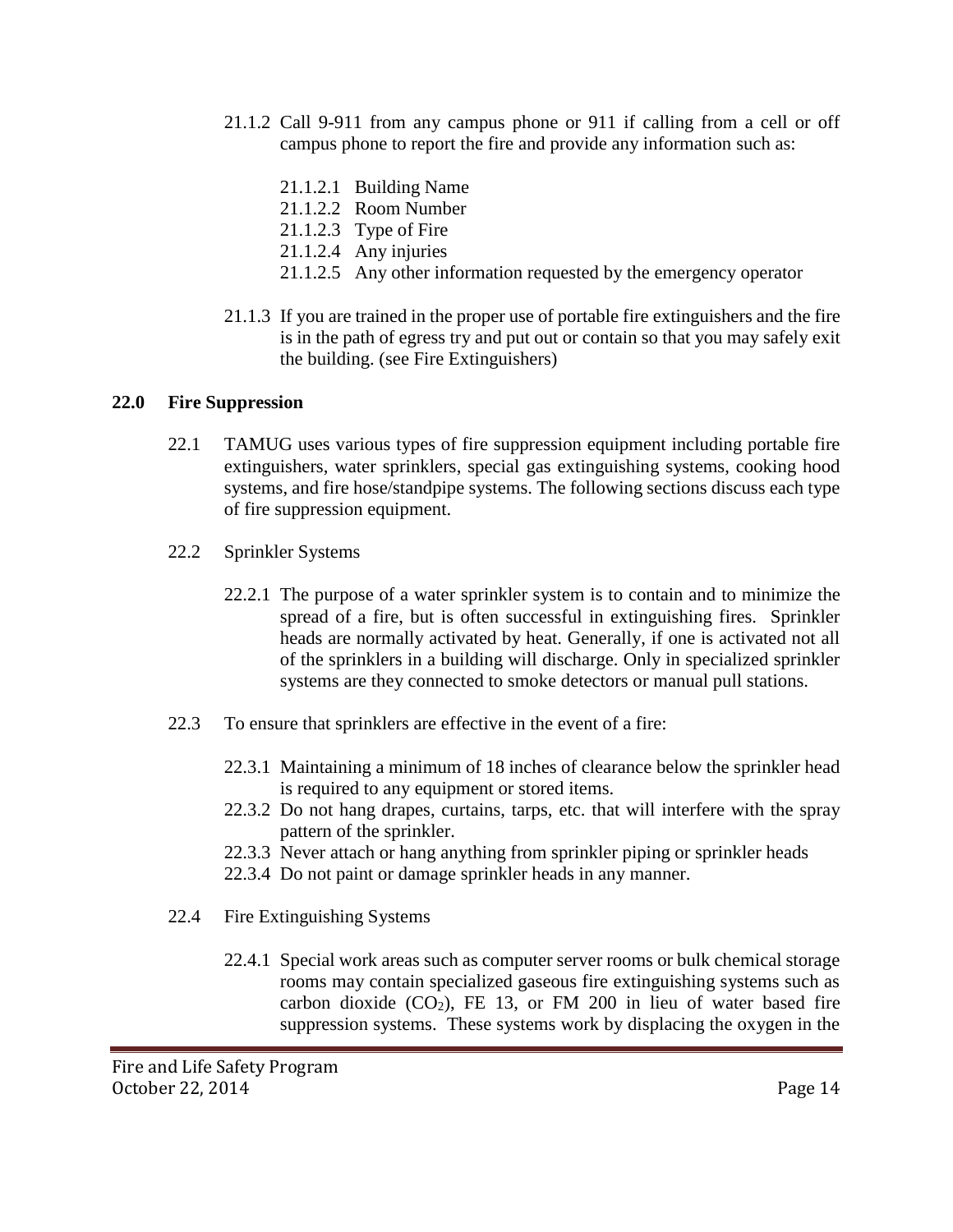room to a level that will no longer support a fire. To ensure that the system operates as designed, the area or room(s) protected must have its structural integrity preserved in order to maintain the required concentration level of the gas. There should be no penetrations through walls, ceilings, or floors and doors should be kept in the closed position.

- 22.4.2 Once a system is activated, the low level of oxygen is also dangerous to humans. Caution should be used when working in areas where these oxygen-depriving extinguishing agents are used. Manually operated systems, such as a pull-station or push button, should have signs posted indicating it will activate the agent. *Do not* enter a room that has discharged an oxygen-depriving agent until it has been ventilated and appropriate tests of the atmosphere have verified it is safe to enter.
- 22.5 Fire Hoses and Standpipe Systems
	- 22.5.1 A standpipe system is an arrangement of piping, valves, hose connections and allied equipment installed in a building or structure for the purpose of manually extinguishing a fire. Fire hose cabinets are located in several buildings near or in the exit stairwells and in corridors. TAMUG holds the stance that employees should only attempt to extinguish a fire with a portable fire extinguisher. Local fire department responders will use the standpipe system in the event of a fire in a building. Access to these systems should be maintained at all times and should not be blocked by any equipment, chairs, desks, etc.

# **23.0 Liquefied Petroleum Gas (LPG)**

- 23.1 The Texas Railroad Commission regulates the sale and use of LPG, including butane and propane. In addition, the Liquefied Petroleum Gas Code (NFPA 58) provides regulations on the use of LPG as well. These regulations govern several types of LPG-powered equipment and procedures including the following:
	- 23.1.1 Forklifts
	- 23.1.2 Floor buffers
	- 23.1.3 Cooking and heating equipment
	- 23.1.4 Laboratory equipment
- 23.2 Exhaust fumes may contain carbon monoxide which can present a health hazard. Exhaust can also create smoke which may activate a smoke detector. Take special precautions to ensure adequate ventilation when using these machines indoors.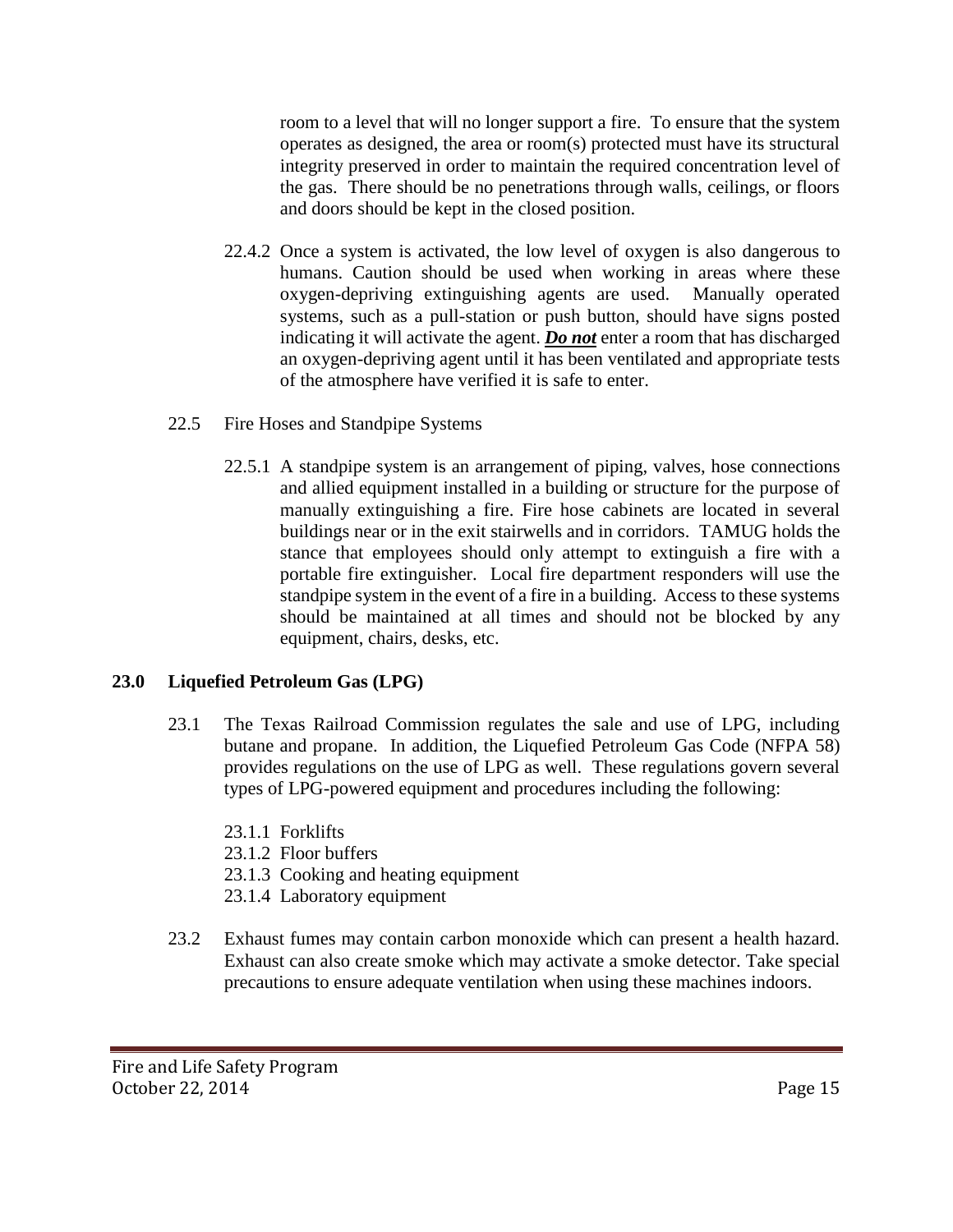- 23.3 Because LPG is extremely flammable, it is a potential fire hazard. Do not store LPG near heat, flame, or other ignition sources. In addition, do not leave portable LPG containers larger than 16 oz. in a building overnight. Instead, place portable LPG containers and LPG equipment outside in a storage area that is at least 25 feet away from other buildings, combustible materials, roadways, railroads, pipelines, utility lines, and the property line. This storage area should prevent unauthorized entry and have a portable fire extinguisher within 25 feet.
- 23.4 When using portable LPG containers the requirements listed below shall be followed:
	- 23.4.1 Inspect containers for excessive denting, bulging, gouging, and corrosion and check hoses for cracks and deterioration; containers displaying any of these signs shall be removed from service
	- 23.4.2 Label all containers as Flammable and as LP-Gas, Propane, or Butane
	- 23.4.3 Cylinders shall be located to minimize exposure to excessive heat, and physical damage
	- 23.4.4 Cylinders shall be stored away from exits, stairways, or areas normally used or intended for the use of egress for occupants
	- 23.4.5 The maximum allowable quantity of LPG stored in a building shall not exceed 2 pounds
	- 23.4.6 Quantities in excess of this amount shall be stored outside in a lockable ventilated enclosure of metal exterior construction; protection against vehicle impact shall be provided
- 23.5 LPG powered Industrial Trucks
	- 23.5.1 Use of LPG powered industrial trucks shall follow the guideline for containers in the previous section, in addition to the following:
		- 23.5.1.1 LPG cylinders shall be refueled outdoors
		- 23.5.1.2 The number of cylinders on an industrial truck shall not exceed 2
		- 23.5.1.3 The size of a cylinder on an individual truck shall not exceed 45 pounds
		- 23.5.1.4 Cylinder pressure relief valve discharge shall be directed upward within 45 degrees of vertical and shall not impinge on the cylinder, exhaust system, or any other part of the truck
		- 23.5.1.5 The discharge opening shall be provided with a protective cover
		- 23.5.1.6 Trucks shall not be parked or left unattended without the cylinder shutoff valve being closed
		- 23.5.1.7 Do not park truck near areas of excessive heat or near sources of ignition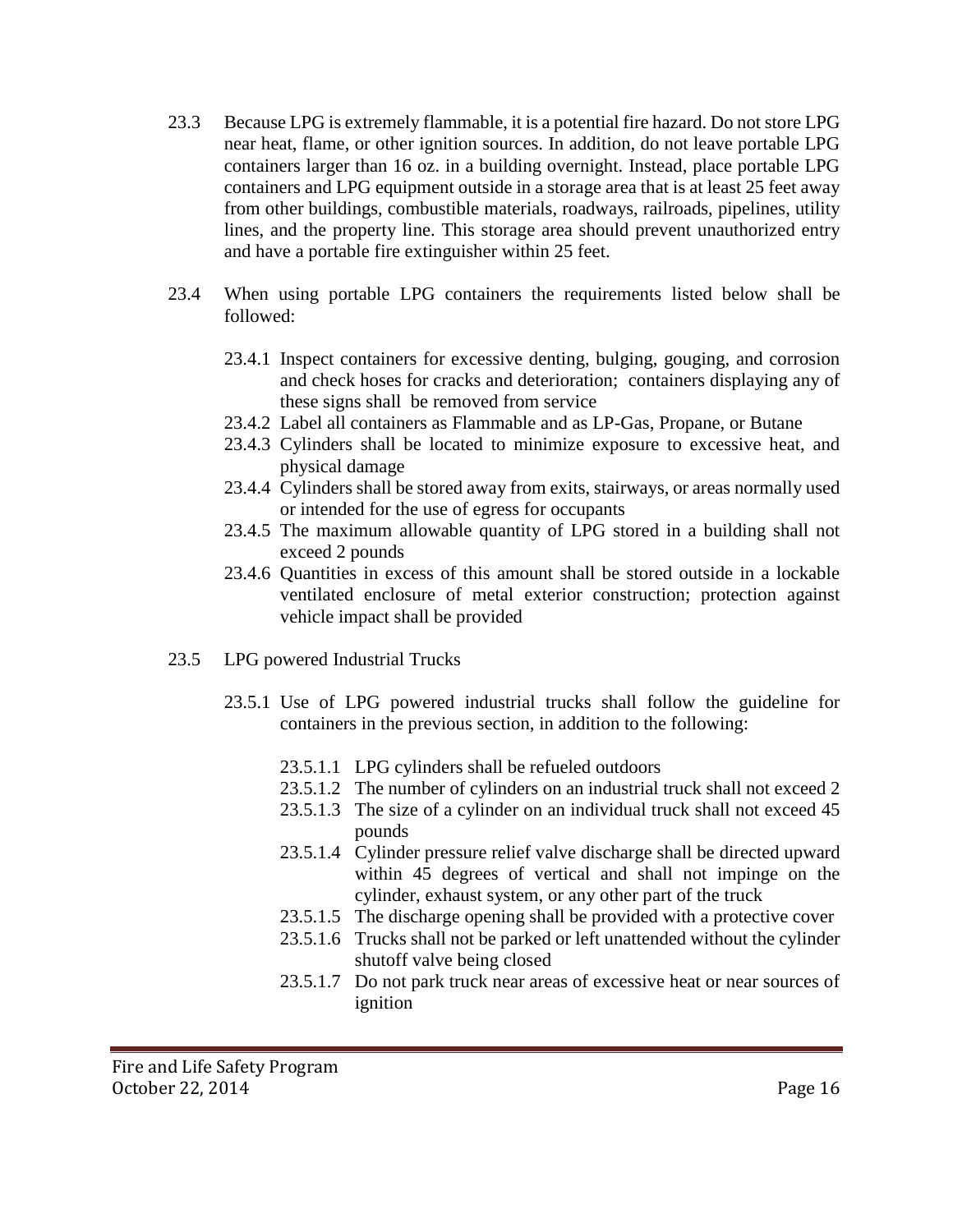#### **24.0 Open Burning**

- 24.1 TAMUG must comply with all Texas Commission on Environmental Quality (TCEQ) guidelines for any open burns. In order to be able to conduct such a burn, several criteria must be met prior to EHS issuing an authorization to burn. These general guidelines include:
	- 24.1.1 Only natural occurring materials may be burned
	- 24.1.2 Only materials from on the site may be burned (no materials may be brought in from other locations)
	- 24.1.3 A responsible person must be present during the entire burn and be equipped with adequate firefighting agents, and be able to quickly communicate with emergency response personnel.

# **25.0 Pyrotechnics/Open Flames**

25.1 The use of pyrotechnics or open flames on the TAMUG Campus is regulated and requires a permit issued by EHS prior to any performance or use. The use of consumer fireworks on campus is prohibited.

# **26.0 Smoking**

26.1 Smoking is prohibited in all university buildings, vehicles, and in all University owned and leased housing (apartments, residence halls), and all indoor air space of University owned athletic facilities and outdoor public seating areas in athletic arenas. Where smoking is allowed, it is important to fully extinguish any smoking material or dispose in an appropriate disposal container.

# **27.0 Space Heaters**

- 27.1 Some general guidelines to remember when using space heaters are:
	- 27.1.1 Always use appliances that are UL or FM labeled.
	- 27.1.2 Space heaters must never be left on unattended, even if you are just going to step out for a moment.
	- 27.1.3 Space heater must be equipped with an automatic shut off feature.
	- 27.1.4 Space heaters should be unplugged when not in use.
	- 27.1.5 A minimum of 36" should be maintained from any combustible materials
	- 27.1.6 Adequate space should be provided around space heaters to allow for air circulation.
	- 27.1.7 Space heater should be plugged directly into wall receptacles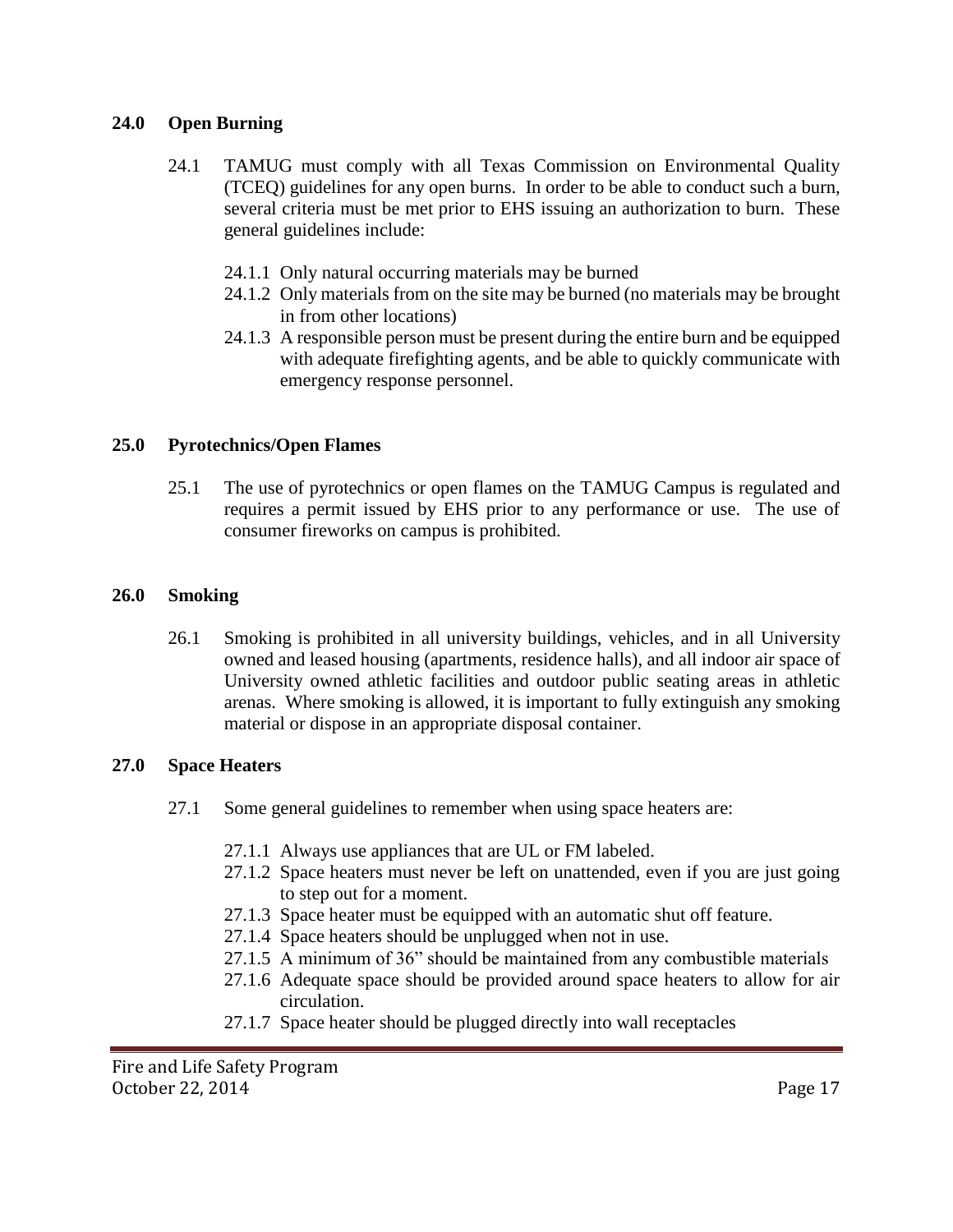- 27.1.8 Frequent inspections of electrical cords for damage and to ensure a tight connection of the cord into the receptacle
- 27.1.9 If heater begins to spark or produce an electrical smell, turn power off immediately and discontinue using the appliance.

# **28.0 Tents**

28.1 Erection of tents on the TAMUG campus shall be in accordance with the University's Rule 21.99.09.M3: Tents on Campus and with the requirements as outlined in the Life Safety Code and the International Building Code. For more information, contact EHS.

#### **29.0 Documentation**

29.1 The EHS office will conduct inspections and record all things pertaining to Fire and Life Safety so there is a system in place for records and organization in order to comply with standards and regulations as required.